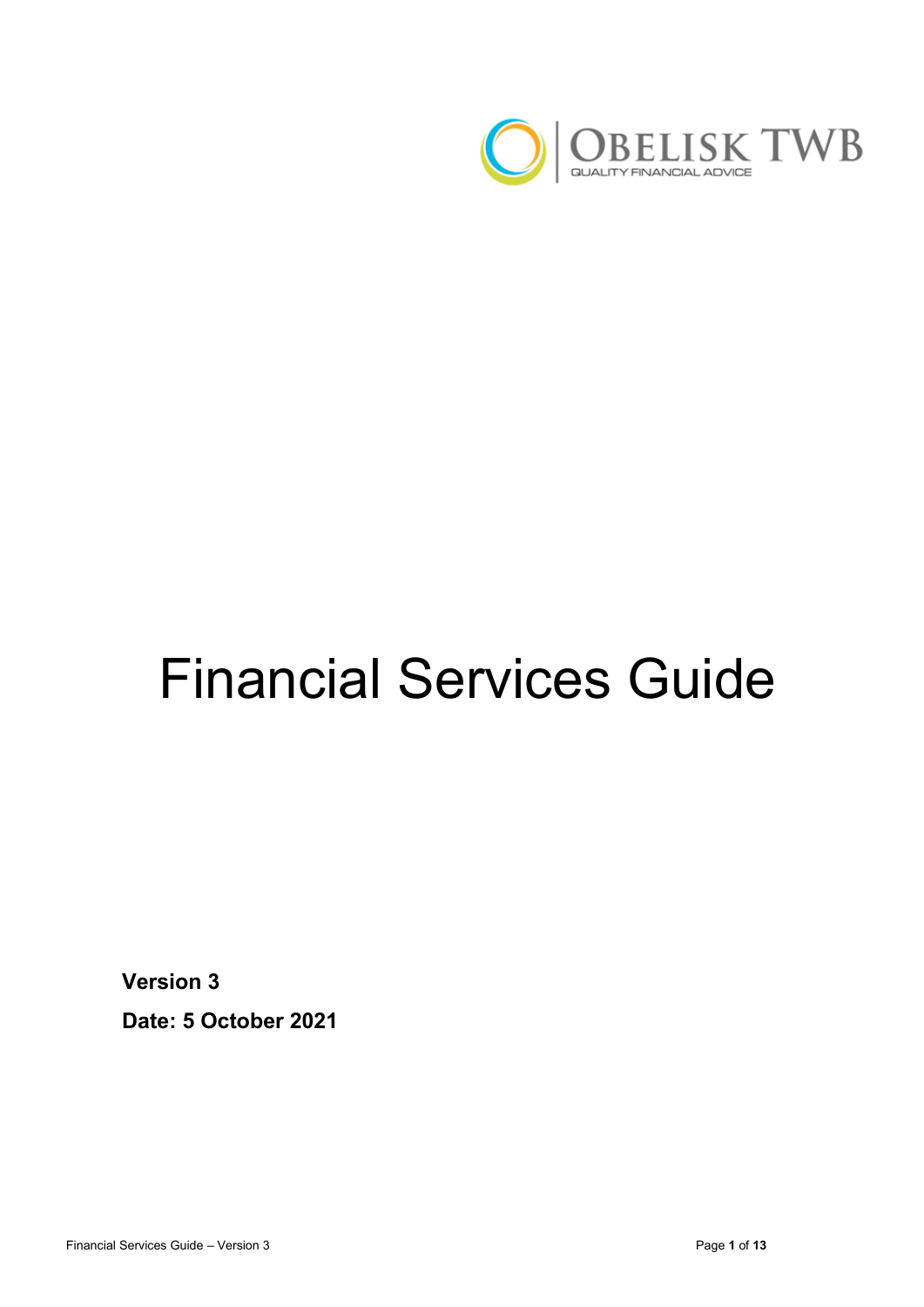### **Important Information**

#### **Financial Services Guide**

This Financial Services Guide (FSG), is designed to clarify who we are and what we do, and to help you decide whether to use our services.

To make things simple, this guide explains:

- the services and types of products we're able to offer you:
- how we and our associates are paid and any other benefits we may receive;
- any potential conflicts of interest we may have:
- how we protect your privacy and handle your personal information; and
- how we resolve disputes, and what you should do if you have one.

Please read through the whole FSG, as it's full of useful information – and is also worth holding on to for future reference. The Privacy Notification on page 12 is worthwhile reading as it gives you further clarity on how we handle your personal information. And of course, if you ever have any questions, please contact us.

#### **Other documents you may receive**

In addition to this FSG, if we provide you with financial advice we will also present you with a written Statement of Advice (SOA). This will describe:

- advice and strategies we recommend and the reasons why:
- the financial products and services we recommend and the reasons why;
- any fees or commissions we will receive; and
- any associations we have with financial product providers or other parties that may influence the advice we provide.

After that, any time you receive further financial advice from us, we will either provide you with another SOA or give you (or keep our own) written Record of Advice (ROA). You can request a copy of this by contacting us any time up to seven years from the date of the advice provided. Please refer to the '**Contact us**' section of this FSG for our contact details.

To help you make an informed decision about a financial product you generally will be given a Product Disclosure Statement (PDS) which outlines the product features and costs in detail. In certain circumstances it is not a requirement that you be given a PDS (including, for example, where you already have one).

#### **Giving us instructions**

If you want to make changes to your financial plan or provide other instructions, please contact us. Please refer to the '**Contact us**' section of this FSG for our contact details.

Generally, you will need to give us instructions in writing (e.g. fax, email or letter) or another method agreed with us.

#### **Not Independent**

The Godfrey Pembroke Group (Godfrey Pembroke) is not independent, impartial or unbiased because:

- we are a wholly owned subsidiary of IOOF Holdings Limited ABN 49 100 103 722 (IOOF) and part of the IOOF group of companies (IOOF Group), which issues a range of products that we may recommend to our clients; and
- we may receive commissions on life insurance products we recommend to our clients.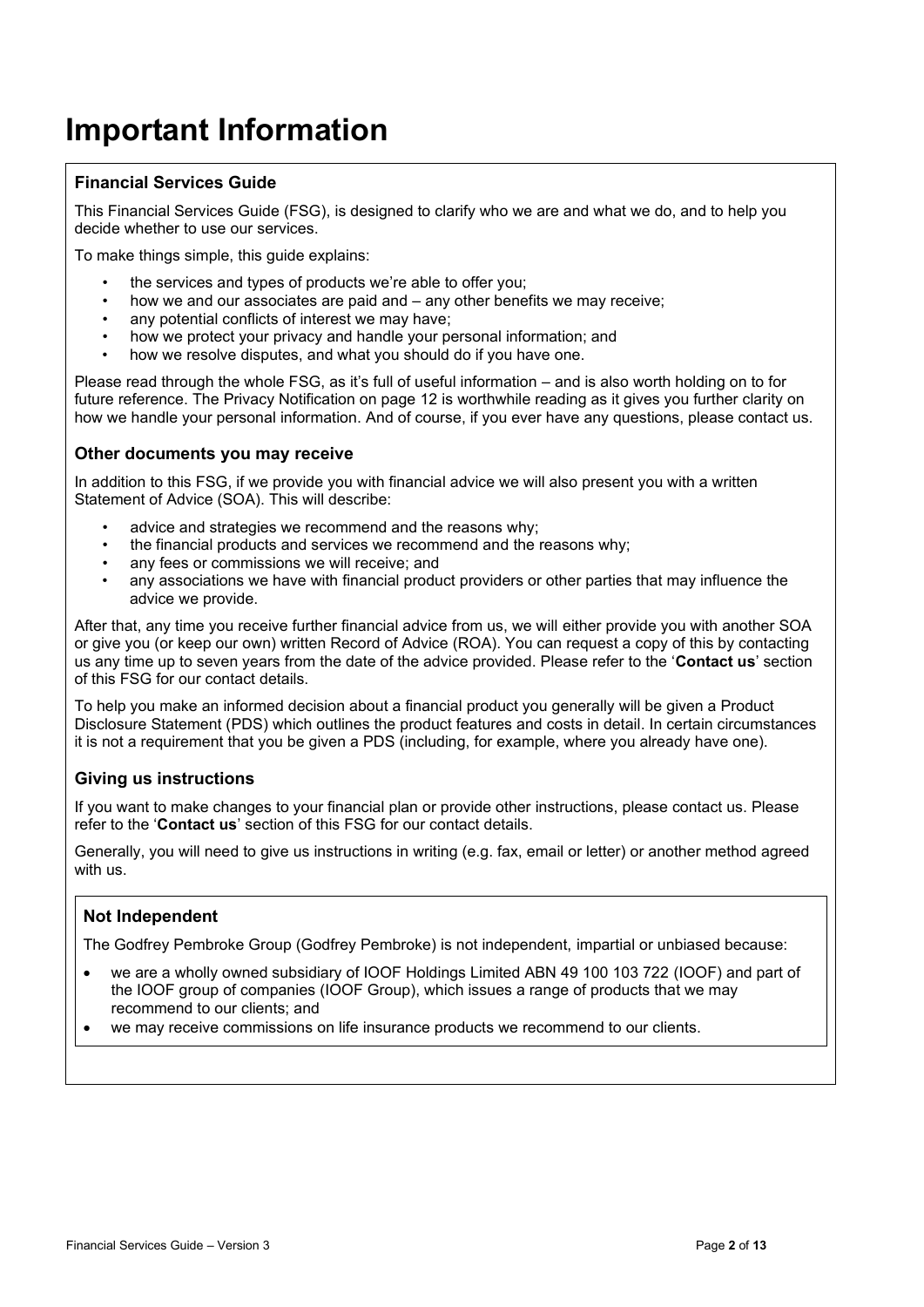## **About Us**

#### **Who we are**

We are a boutique financial advice business that has been providing highly personalised financial advice and services to our clients since 1987. We provide advice from simple matters to more complex strategies involving investment, super, pension, personal insurance, investment gearing and estate planning. We often work closely with our associate firm, TWB Chartered Accountants, to ensure our clients receive an integrated range of financial advice, accounting, tax and business consultancy services.

The following financial advice specialists are authorised to provide the financial services referred to in the 'What we do' section of this FSG to you:

#### **Mike Ingham**

Authorised Representative No. 288164

**Romeo Abdo**

Authorised Representative No. 1245685

#### **Mike Ingham, Director & Principal Financial Adviser**

Mike has over 30 years' experience in the financial services industry, having previously worked with the Australian Securities & Investments Commission, as a senior manager in the fund management industry and since 2005 as a financial adviser. Mike is a registered tax (financial) adviser under the Tax Agent Services Act 2009 (# 25023982) and specialises in providing financial advice in relation to self-managed super funds. Mike is an Accredited SMSF Association Specialist *TM.*

Mike has a Bachelor of Laws, a Bachelor of Economics, a Graduate Diploma in Applied Finance & Investment and an Advanced Diploma of Financial Services (FP).

#### **Romeo Abdo, Financial Adviser**

Romeo has over 17 years' experience in the financial service industry in various client service, administration and para-planning roles and as an Associate Financial Adviser. Romeo has a passion for building trusting relationships with his clients and for continually developing his skills, abilities, and knowledge within the profession.

Romeo's is a Certified Financial Planner® (CFP), has completed the minimum FASEA education requirements (Adviser Exam and [Ethics & Professionalism\)](https://protect-au.mimecast.com/s/7xM-CL7EgyfEBVgsBbbHA?domain=kaplanprofessional.edu.au/), has a Graduate Diploma in Financial Planning and a Bachelor's Degree in Commerce & Arts.

The Financial Services that the above financial advice specialists offer are provided by Obelisk TWB Pty Ltd 4116 5672 506 Trading as Obelisk TWB Authorised Representative (AR) No. 448779

Your financial advice specialists are Representatives of and offer services on behalf of Godfrey Pembroke.

Godfrey Pembroke has authorised your advisers to provide you with this Financial Services Guide.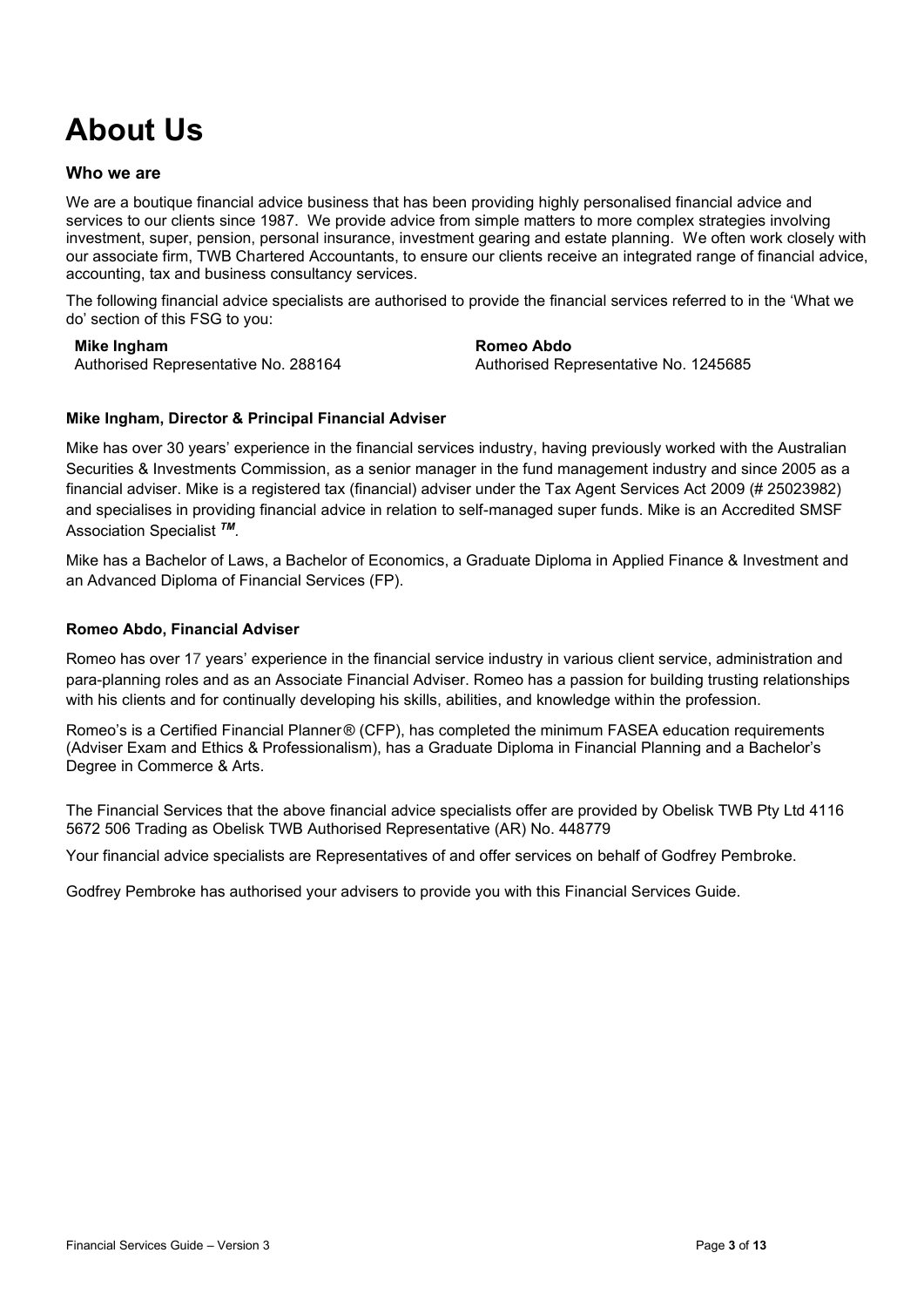### **About Godfrey Pembroke Group Pty Ltd**

At Godfrey Pembroke Group Pty Ltd (Godfrey Pembroke) we pride ourselves on providing a comprehensive range of financial advice services. Our network of self-employed advisers bring specialist expertise, and they understand intimately how to manage complexity. The Godfrey Pembroke history is underpinned by unparalleled customer service and personal attention to our clients' needs.

Founded in 1981, Godfrey Pembroke is a network of self-employed financial advice specialists who have a long history of leading the industry in professionalism, trust and transparency. Our goal has remained the same – to provide high quality financial advice to help create, grow and protect our clients' wealth.

With a focus on the value of relationships and a deep expertise in addressing complex financial needs, Godfrey Pembroke continues to support advisers and advice businesses within their network as they deliver quality advice outcomes for advice clients.

Our financial advice specialists are representatives of Godfrey Pembroke Group Pty Ltd ABN 38 078 629 973 Australian Financial Services Licensee 245451, of The Bond, Level 3, 30 Hickson Road, Millers Point NSW 2000

#### **Our associations and relationships**

Godfrey Pembroke is a subsidiary of the IOOF Group. If you would like further information about independence, conflicts or selecting a financial adviser you can visit ASIC's Money Smart website [\(www.moneysmart.gov.au/investing/financial-advice\)](http://www.moneysmart.gov.au/investing/financial-advice).

Godfrey Pembroke financial advice specialists are required by law to provide financial advice that meets the obligations set out in the Corporations Act to act in the best interests of each client.

We may recommend financial services and products issued, managed, or administered by companies within the IOOF Group or companies in which a shareholding is maintained by an IOOF Group member.

These include products and services issued, managed or operated by the following entities:

- MLC Investments Limited ABN 30 022 641 661 AFSL 230705 (branding includes 'Private Investment Consulting')
- JANA Investment Advisers Pty Ltd ABN 97 006 717 568 AFSL 230693
- NULIS Nominees (Australia) Limited ABN 80 008 515 633 AFSL 236465 as trustee for the MLC Super Fund ABN 70 732 426 024, and as trustee for the MLC Superannuation Fund ABN 40 022 701 955 (branding includes 'MLC' and 'Plum')
- Navigator Australia Limited ABN 45 006 302 987 AFSL 236466 (branding includes 'Pre Select Funds')
- Australian Executor Trustees Limited ABN 84 007 869 794 AFSL 240023
- IOOF Investment Services Limited ABN 80 007 350 405 AFSL 230703
- IOOF Investment Management Limited ABN 53 006 695 021 AFSL 230524
- IOOF Limited ABN 21 087 649 625 AFSL 230522
- Managed Portfolio Services Limited ABN 77 009 549 697 AFSL 233761
- OnePath Funds Management Limited ABN 21 003 002 800 AFSL 238342
- OnePath Custodians Pty Limited ABN 12 008 508 496 AFSL 238346
- Oasis Fund Management Limited ABN 38 106 045 050 AFSL 274331
- Antares Capital Partners Ltd ABN 85 066 081 114 AFSL 234483 (this includes as the issuer of the 'Altrinsic Global Equities Trust' co-branded 'Altrinsic Global Advisers' and 'a partner of MLC Asset Management')
- Fairview Equity Partners Pty Ltd ABN 45 131 426 938 AFSL 329052
- Intermede Investment Partners Limited ABN 89 562 707 527
- MLC Asset Management Services Limited ABN 44 106 427 472
- Presima Inc

If we recommend a product or service issued by an IOOF Group company, they will benefit from our recommendation by receiving product and management fees from you as well as fees paid by fund managers to distribute the fund manager's product. Please refer to the relevant PDS and/or offer documents for further information.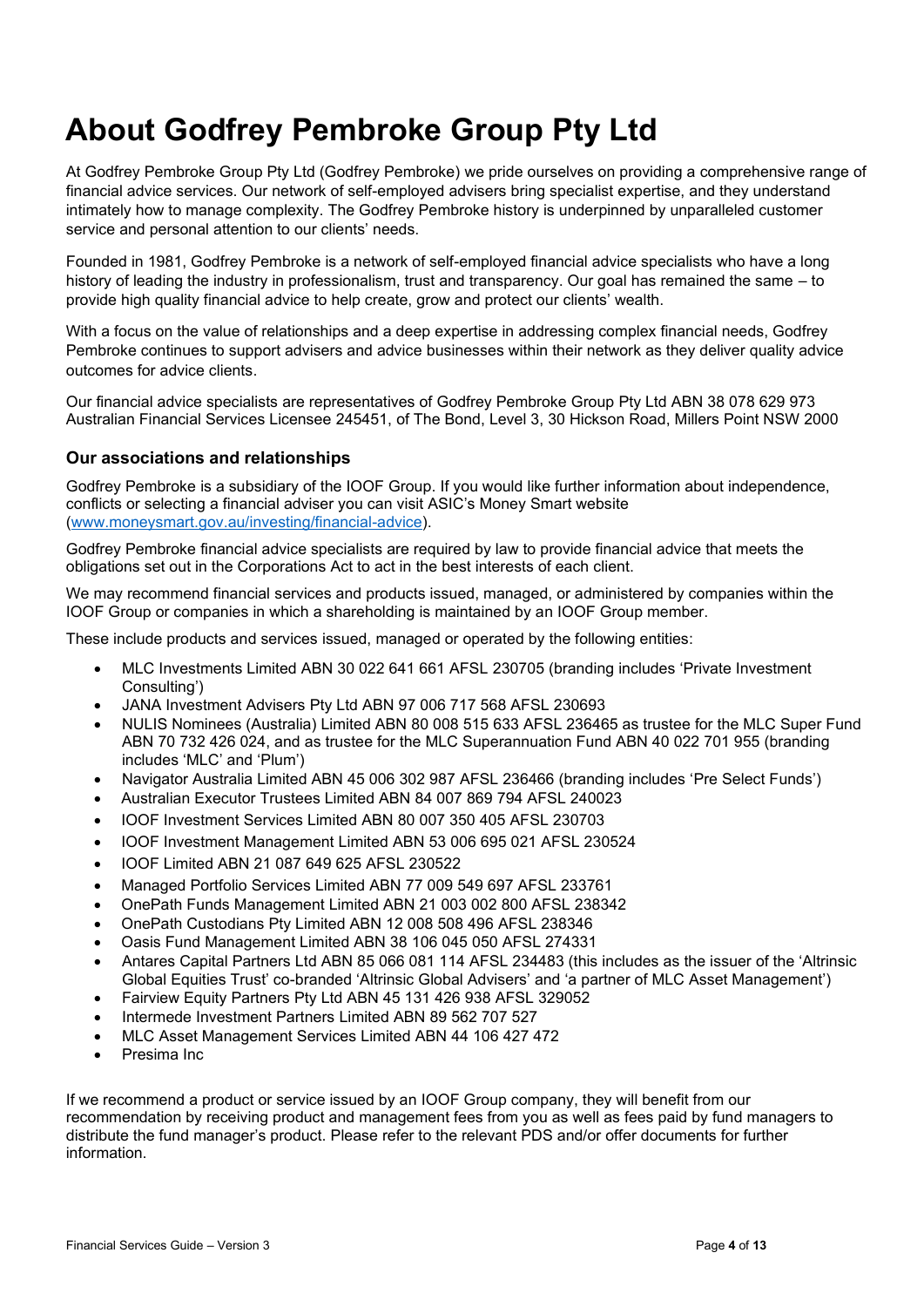We generally recommend products that are listed on Godfrey Pembroke's approved product list. These will include IOOF Group products, and products issued by National Australia Bank Limited and its related entities (NAB). We were previously authorised by a company in the NAB Group. Before any products are added to this list a review process is undertaken and products are required to meet minimum standards. If these products are not appropriate for your circumstances, then we may recommend a product outside of this list.

At all times, we will ensure that our recommendations are in your best interests.

IOOF and its related bodies corporate distribute insurance products issued by MLC Limited ABN 90 000 000 402 (MLC Limited) and OnePath Life Limited ABN 33 009 657 176 (OnePath Life). MLC Limited is part of the Nippon Life Insurance Group and OnePath Life is part of the Zurich Financial Services Group. MLC Limited and OnePath Life are not part of the IOOF Group.

#### **What we do**

We are authorised by Godfrey Pembroke to provide financial advice in relation to:

- Wealth Accumulation
- Income & Asset Protection
- Tax Strategies
- Superannuation
- Retirement & Redundancy Planning
- Estate Planning
- Government Benefits
- Debt Management

and to provide advice and deal in the following financial products:

- **Basic Deposit Products**
- Non-basic Deposit Products
- Life Products Investment Life Insurance
- Life Products Life Risk Insurance
- Managed Investment Schemes, including Investor Directed Portfolio Services (IDPS)
- Superannuation
- Retirement Savings Accounts
- **Securities**
- Standard Margin Lending Facilities

#### **Contact us**

For more information on anything you have read in this document or if there is anything else we can help you with, please contact us at:

Office Address: 1190 Dandenong Road, Murrumbeena VIC 3163 Postal Address: PO Box 933, Carnegie VIC 3163 Phone: (03) 9882 4155 Email: service@otwb.com.au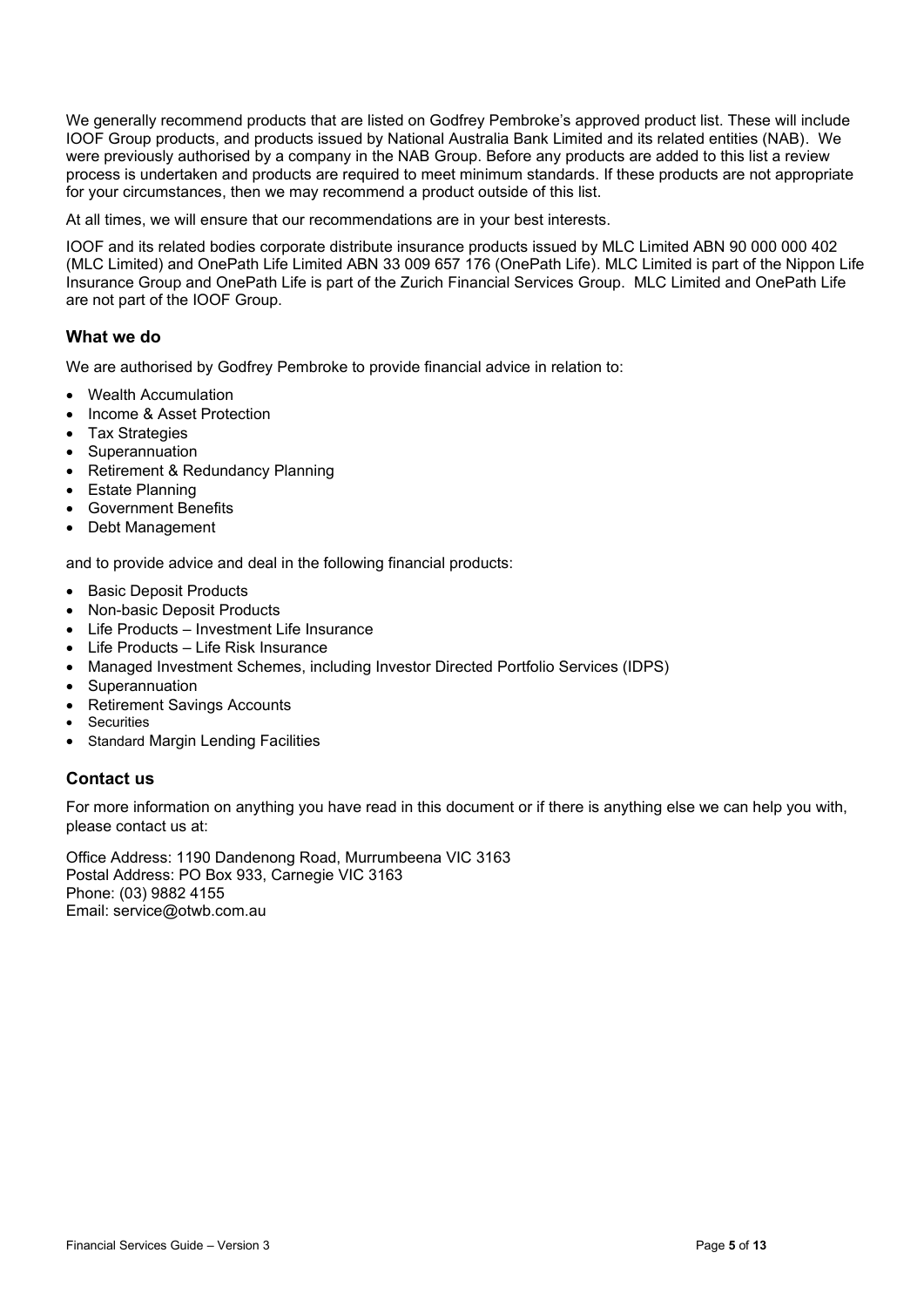### **Your confidence in our advice**

Your satisfaction is of paramount importance to us and we have procedures in place to resolve any concerns promptly, and fairly.

#### **Our complaints procedure**

If you're unhappy with the advice you receive or other aspects of our service, please follow the steps outlined below.

1. Please let your financial advice specialist know in the first instance. You can also raise your complaint at any time by contacting us at:

IOOF Advice Complaints Level 3, 30 Hickson Road Millers Point NSW 2000

**Phone**: 1800 271 147 **Email**: [advicecomplaints@ioof.com.au](mailto:advicecomplaints@ioof.com.au)

2. If your complaint isn't resolved within 30 days or to your satisfaction, then you may refer the matter to the Australian Financial Complaints Authority (AFCA):

**Website**: [www.afca.org.au](http://www.afca.org.au/) **Email**: [info@afca.org.au](mailto:info@afca.org.au) **Telephone**: 1800 931 678 (free call) **In writing to**: Australian Financial Complaints Authority Limited GPO Box 3, Melbourne VIC 3001

AFCA provides fair and independent financial services complaint resolution that's free to consumers.

Time limits may apply to lodge a complaint with AFCA, so you should act promptly. You can check the AFCA website to find out if a time limit applies or when the time limit relevant to your circumstances expires.

Godfrey Pembroke holds professional indemnity insurance that satisfies the requirements of section 912B of the Corporations Act. This insurance also covers the conduct of financial advice specialists who were authorised by us at the time of your complaint but are no longer representatives of Godfrey Pembroke.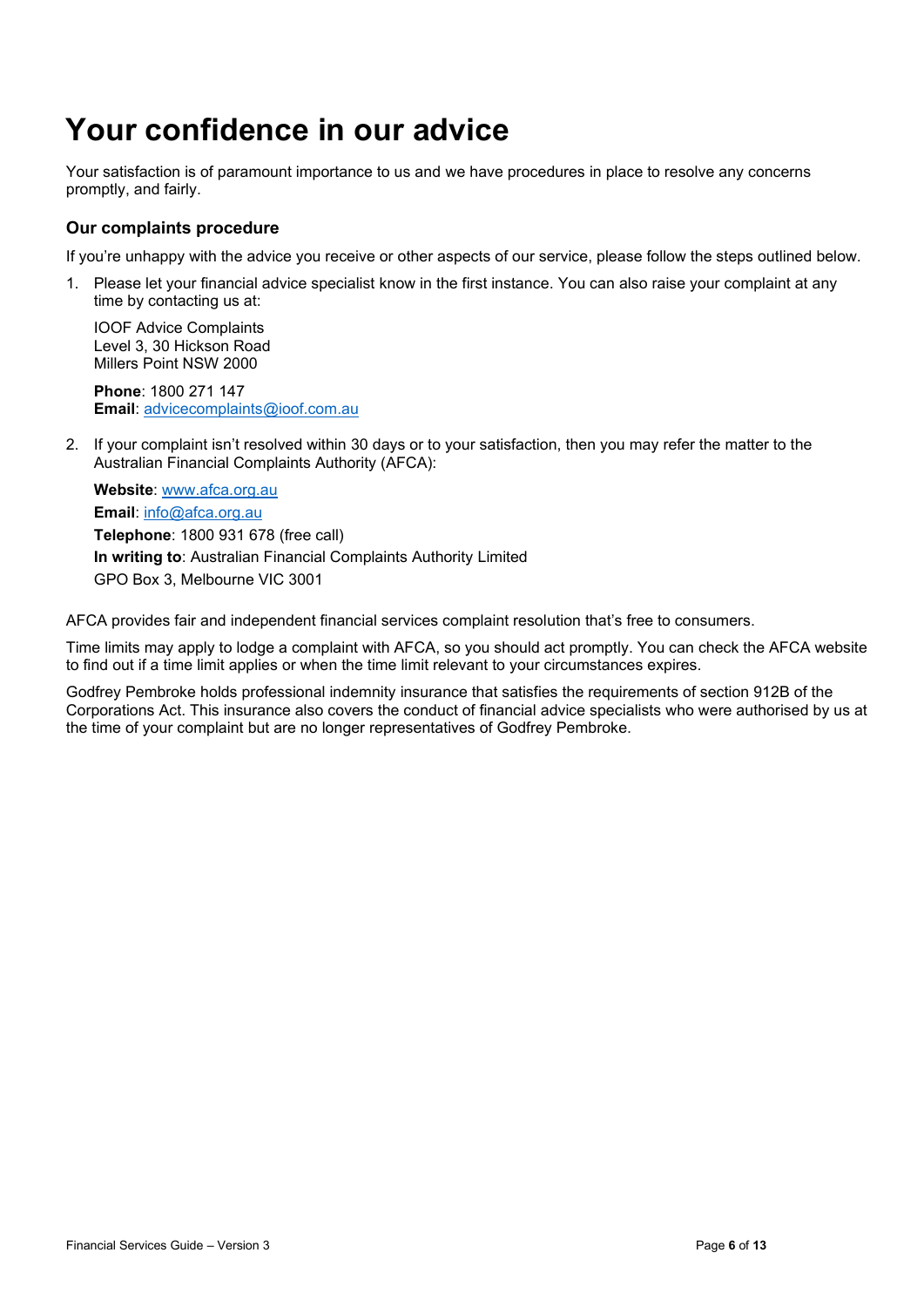### **Payments and benefits we receive**

At Godfrey Pembroke we believe you deserve transparency and we want to ensure all our recommendations are driven by your needs alone. This is why Godfrey Pembroke has led the industry in implementing a fee-for-advice model (back in 2006), and we will continue to do so. This model allows you to know that you are paying for our advice irrespective of any product you use, clarifies the services you are entitled to, and ensures all recommendations are driven by your needs.

We will agree with you the amount you pay based on:

- a flat dollar fee;
- an hourly rate;
- the amount you invest; or
- a combination of the above.

You can pay in the following ways:

- by direct invoice from us for initial and ongoing advice;
- in some circumstances, where possible, as a fee for advice that will be deducted from your investments as a one-off payment or in instalments;
- where applicable, we may be paid a commission by the financial product issuer(s);
- where applicable, via commission we may receive from a financial product provider when you commence an
- insurance contract and ongoing commission annually during the life of the insurance contract; or
- a combination of the above.

If you are not already on a fee for advice package, you can move to this payment at any time. Please refer to the "**How we charge for our services**" section of this FSG for further information.

#### **Other payments we may receive**

We will provide you with details of all fees, commissions, or other benefits we may receive when we provide advice to you and, where possible, will give actual dollar amounts. If we cannot provide this accurately, we will provide worked-dollar examples.

Even if you don't receive personal financial advice from us, you can still request the details of any fees, commissions or other benefits we receive in relation to any other financial service we provide you.

#### **Benefits we may receive**

Sometimes in the process of providing advice, we may receive benefits from product providers.

#### **Conferences**

Our financial advice specialists may attend conferences and professional development seminars that have a genuine education or training purpose. Godfrey Pembroke may pay for the costs of travel and accommodation, and events and functions held in conjunction with the conference or seminar.

#### **Non-monetary benefits**

Godfrey Pembroke and your financial advice specialist maintain a public register outlining the alternative forms of remuneration that are payable to, and by us e.g. benefits valued between \$100 and \$300, and those that relate to genuine education or training and technology software or support.

You can view an extract of the register by contacting your financial advice specialist. Please be aware that Godfrey Pembroke may charge you for the cost of providing this information to you.

#### **Sponsorship**

Godfrey Pembroke receives cash payments from product providers who sponsor and attend training presentations, conferences and/or professional development days. Amounts vary between product providers and we do not directly share in the sponsorship payment; however, we may indirectly benefit as these payments subsidise the costs associated with these training and professional development events.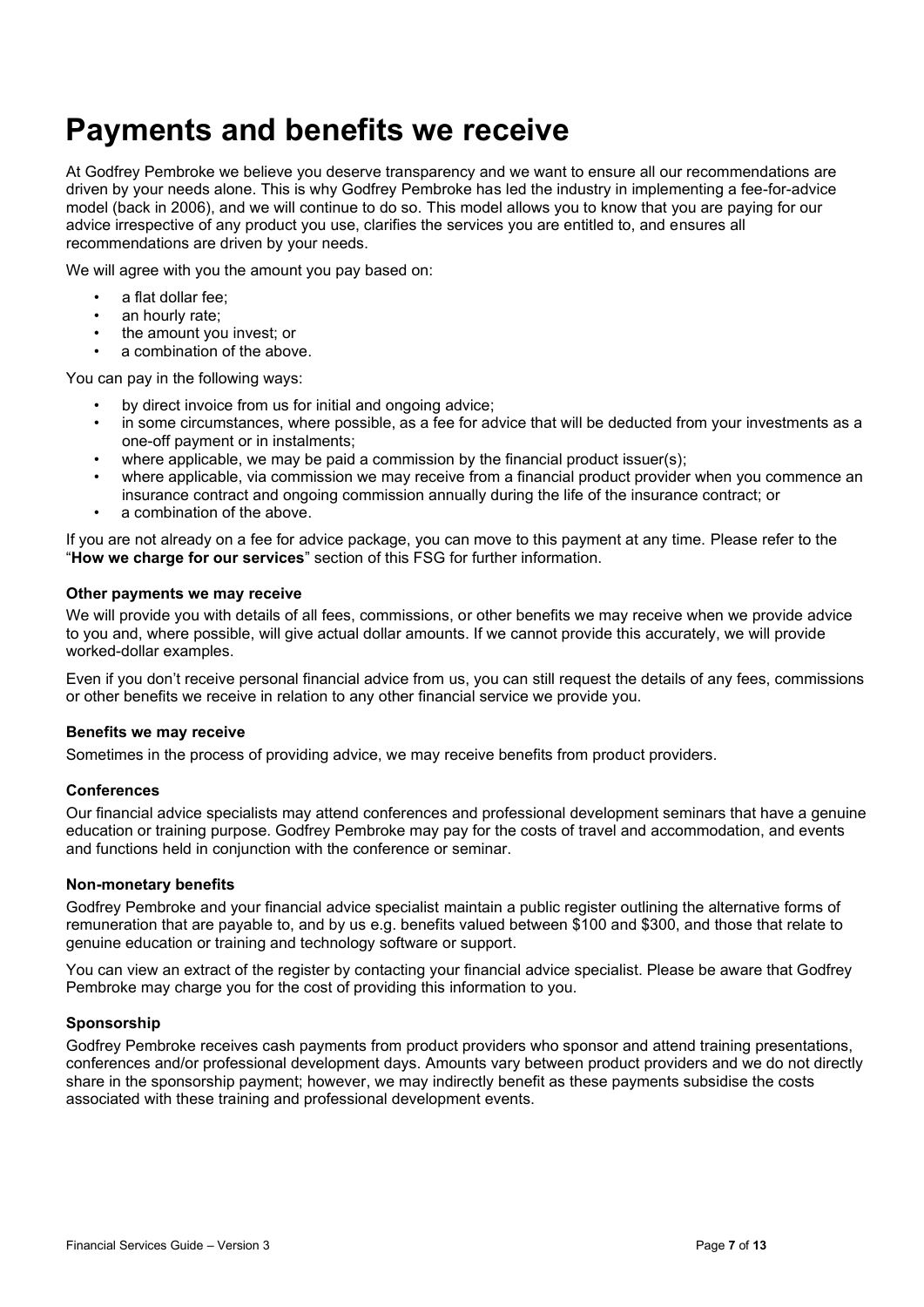### **Referrals**

### **Referrals to a third party**

At present we do not have any referral arrangement in place to provide referrals to third parties in return for payment or other benefit. If this changes, we will make you aware of this prior to providing advice, or further advice, to you.

#### **Referrals to an associated entity or related third party**

We may refer you to the following associated entities or related third parties and therefore may receive a direct or indirect benefit from any referral we make to this provider.

Details on the associated entities or related third parties are set out in the table below and specific details of any benefits we may receive from the referral will be provided in our advice documents to you. Alternatively, you can request further details about our associated entity and related third party arrangements prior to us providing you with financial advice.

We are obligated to act in your best interests when providing you with financial advice, as such we will be transparent and disclose any benefits we may receive via an associated entity or related third party in relation to our recommendations to you.

| <b>Name of Entity</b>            | <b>Nature of association</b>                                                                                                                                                    |
|----------------------------------|---------------------------------------------------------------------------------------------------------------------------------------------------------------------------------|
| <b>TWB Chartered Accountants</b> | The partners of TWB Chartered Accountants have a shareholding interest<br>in Obelisk TWB. As a result, they may receive dividends or income from the<br>profits of Obelisk TWB. |
|                                  | Obelisk TWB does not receive a direct financial benefit from any referral<br>made to TWB Chartered Accountants.                                                                 |

#### T**able – Other Business Activities, Associated Entities and Related Third Parties:**

**Please note that Godfrey Pembroke is not responsible for the advice and services provided by these providers.**

#### **Death & TPD Succession/Estate planning**

In the event of Mike Ingham's death or permanent disablement, Godfrey Pembroke may acquire the client servicing rights of the business. This helps manage the transition of ownership to ensure you continue to receive advice.

In addition, a succession agreement is in place to manage the transition of ownership of the business should Mike Ingham leave the business.

The value of any sale is based on an independent valuation of the business.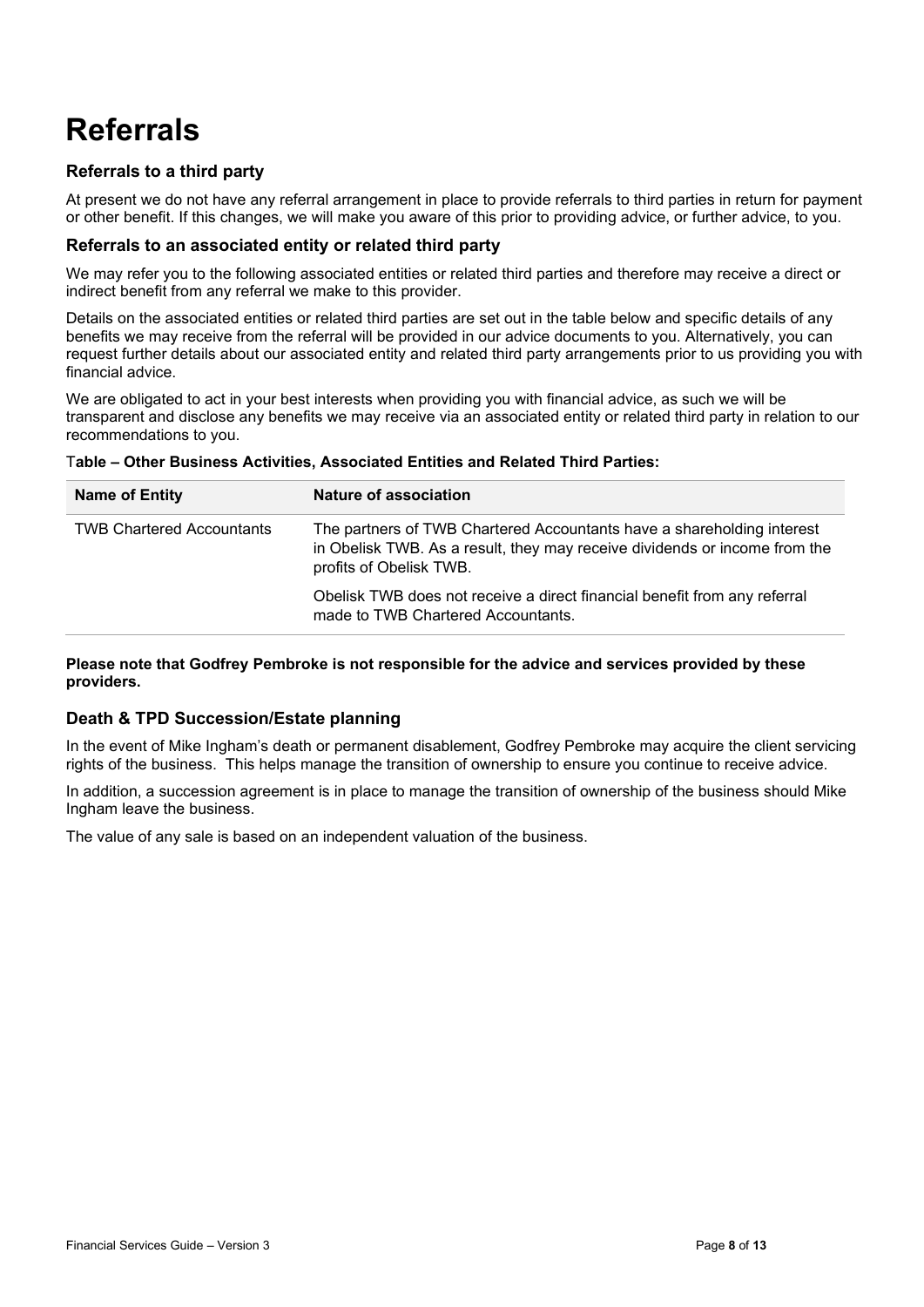### **How we charge for our services**

Fees are calculated based on the level of service needed and the complexity of the advice given, to provide value to you. Fees are calculated based on the level of service needed and the complexity of the advice given, to provide value to you. All fees and commissions are inclusive of GST and the fees could be greater than those disclosed below in complex cases. In these instances, we will inform you of the exact fee payable promptly in writing.

| <b>Initial consultation</b> | Free of charge.                                                                                                                                                                                                                                                                                                                                                                                                                                                     |                                                       |  |  |
|-----------------------------|---------------------------------------------------------------------------------------------------------------------------------------------------------------------------------------------------------------------------------------------------------------------------------------------------------------------------------------------------------------------------------------------------------------------------------------------------------------------|-------------------------------------------------------|--|--|
| <b>Advice preparation</b>   | If you engage us as your financial advisers, we will quote you a fee for your initial<br>financial advice. Your Initial Advice Fee will be a fixed dollar amount that is<br>calculated by estimating the number of hours required and the complexity involved<br>in providing you with your initial financial advice.                                                                                                                                               |                                                       |  |  |
|                             | In some cases, our Initial Advice Fee will cover the Implementation phase<br>mentioned below. In other cases, it will not include the Implementation phase and<br>we will charge you a separate Implementation Fee for this work (see section<br>"Implementation" section in this table). We will generally include the implementation<br>phase in our Initial Advice Fee when we can confidently assess the scope and<br>resources required to complete this work. |                                                       |  |  |
|                             | Your Initial Advice Fee will cover at least the first three financial advice elements or<br>phases listed below:                                                                                                                                                                                                                                                                                                                                                    |                                                       |  |  |
|                             | 1. A strategy session: we meet to discuss our analysis of your financial position,<br>potential financial strategies and any investment or other changes that may be<br>appropriate for you;                                                                                                                                                                                                                                                                        |                                                       |  |  |
|                             | Written financial advice: we provide you with written financial advice with<br>2.<br>specific recommendations. Your advice document is called a "Statement of<br>Advice";                                                                                                                                                                                                                                                                                           |                                                       |  |  |
|                             | Presentation of advice: we explain our analysis and the recommendations in<br>3.<br>your Statement of Advice and we discuss any changes to our<br>recommendations; and                                                                                                                                                                                                                                                                                              |                                                       |  |  |
|                             | Implementation: we implement the agreed recommendations<br>4.                                                                                                                                                                                                                                                                                                                                                                                                       |                                                       |  |  |
|                             |                                                                                                                                                                                                                                                                                                                                                                                                                                                                     | The table below is a guide to our Initial Advice Fee. |  |  |
|                             | <b>Complexity of advice</b>                                                                                                                                                                                                                                                                                                                                                                                                                                         | <b>Typical advice fee</b>                             |  |  |
|                             | Simple – single or couple                                                                                                                                                                                                                                                                                                                                                                                                                                           | $$3,300 - $5,500$                                     |  |  |
|                             | Intermediate                                                                                                                                                                                                                                                                                                                                                                                                                                                        | $$4,400 - $7,500$                                     |  |  |
|                             | Complex - multiple entities or<br>strategies                                                                                                                                                                                                                                                                                                                                                                                                                        | $$5,500 - $11,000$                                    |  |  |
|                             | Our minimum Initial Advice Fee is usually \$2,500, although we may charge a lesser<br>amount in some cases. Our maximum fee is usually \$11,000.                                                                                                                                                                                                                                                                                                                    |                                                       |  |  |
|                             | In some cases, you may incur ad hoc or additional advice fees where the scope of<br>our advice has materially increased or includes advice services not initially<br>envisaged when we quoted you an Initial Advice Fee.                                                                                                                                                                                                                                            |                                                       |  |  |
|                             | You may pay your Initial Advice Fee by BPay, Direct Debit or by cheque. In some<br>cases, you may nominate that it be debited from an investment or a superannuation<br>account.                                                                                                                                                                                                                                                                                    |                                                       |  |  |
|                             |                                                                                                                                                                                                                                                                                                                                                                                                                                                                     |                                                       |  |  |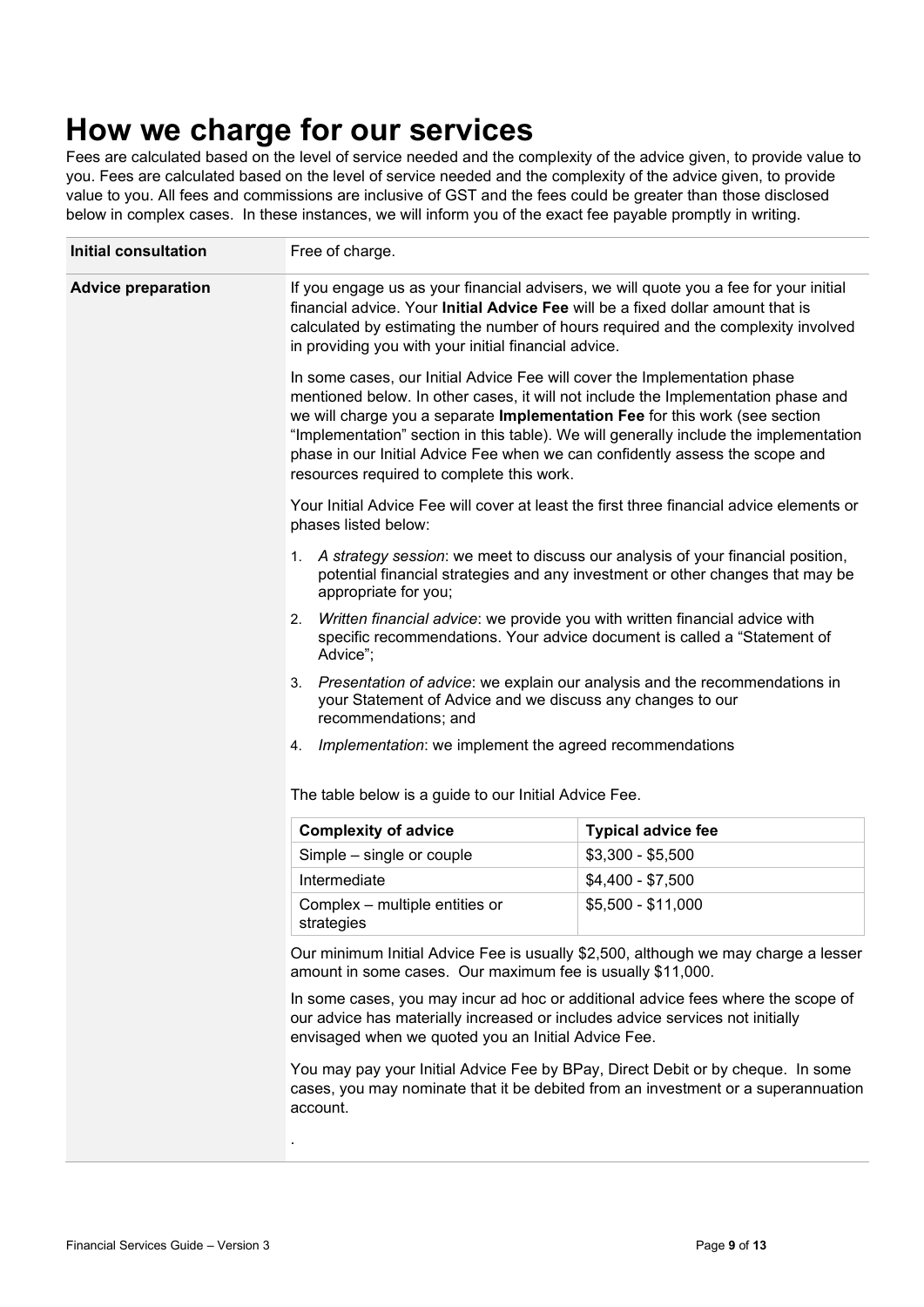| Implementation<br>(fee for advice)                        | An important part of our work for clients is "making it happen" and implementing the<br>agreed recommendations from your initial advice. Examples of such tasks include<br>rolling over benefits from one super fund to another, establishing a new investment<br>account, buying and selling shares or other securities and co-ordinating work with<br>your accountant or solicitor.                                                                                                                       |                           |  |  |
|-----------------------------------------------------------|-------------------------------------------------------------------------------------------------------------------------------------------------------------------------------------------------------------------------------------------------------------------------------------------------------------------------------------------------------------------------------------------------------------------------------------------------------------------------------------------------------------|---------------------------|--|--|
|                                                           | Our Implementation Fee is calculated at a rate of \$250 per hour (or part thereof)<br>and based on the number of hours required to implement the agreed<br>recommendations in your Initial Financial Advice. You will be invoiced an<br>Implementation Fee when this phase has been completed.                                                                                                                                                                                                              |                           |  |  |
| <b>Fixed Term Advice and</b><br><b>Services Agreement</b> | You can elect to enter into a 12-month Fixed Term Advice and Services Agreement<br>(Agreement) and retain our services as your financial advisers for an annual advice<br>fee.                                                                                                                                                                                                                                                                                                                              |                           |  |  |
|                                                           | Depending on your needs and circumstances, your Agreement normally includes<br>the following key services:<br>1. Ongoing financial advice in relation to your strategies and investments.<br>2. One or more meetings each year to discuss your situation and to review and<br>make changes to your financial strategies and investments.<br>3. A review report that analyses your investments.<br>4. Ad hoc advice consultations.<br>The implementation of investment decisions and strategy changes.<br>5. |                           |  |  |
|                                                           |                                                                                                                                                                                                                                                                                                                                                                                                                                                                                                             |                           |  |  |
|                                                           | The specific details of the services will be set out in your Agreement.                                                                                                                                                                                                                                                                                                                                                                                                                                     |                           |  |  |
|                                                           | Your annual advice fee will be set out in your Agreement. It will be calculated<br>either:<br>a) as a fixed dollar amount derived by estimating the number of hours we will work                                                                                                                                                                                                                                                                                                                            |                           |  |  |
|                                                           | as your financial adviser over a one year period;<br>b) as a percentage of the value of the investment assets under our advice; or                                                                                                                                                                                                                                                                                                                                                                          |                           |  |  |
|                                                           | c) a combination of both a) and b)                                                                                                                                                                                                                                                                                                                                                                                                                                                                          |                           |  |  |
|                                                           | The table below is a guide to our annual advice fee.                                                                                                                                                                                                                                                                                                                                                                                                                                                        |                           |  |  |
|                                                           | <b>Complexity of advice</b>                                                                                                                                                                                                                                                                                                                                                                                                                                                                                 | <b>Typical advice fee</b> |  |  |
|                                                           | Simple - single or couple                                                                                                                                                                                                                                                                                                                                                                                                                                                                                   | $$3,300 - $5,500$         |  |  |
|                                                           | Intermediate                                                                                                                                                                                                                                                                                                                                                                                                                                                                                                | $$4,400 - $7,500$         |  |  |
|                                                           | Complex – multiple entities or<br>strategies                                                                                                                                                                                                                                                                                                                                                                                                                                                                | $$5,500 - $11,000$        |  |  |
|                                                           | Our minimum annual advice fee is \$2,200 p.a. There is no maximum annual advice<br>fee.<br>Your annual advice fee may be collected monthly through a product issuer or paid                                                                                                                                                                                                                                                                                                                                 |                           |  |  |
|                                                           | by Direct Debit or BPay from a nominated bank account.<br>All fees and commissions are inclusive of GST and the fees could be greater than<br>those disclosed below in complex cases. In these instances, we will inform you of<br>the exact fee payable promptly in writing.                                                                                                                                                                                                                               |                           |  |  |
| Ad hoc advice                                             | Where you do not wish to participate in a 12-month Fixed Term Advice and<br>Services Agreement but require ongoing advice on an ad hoc basis, an hourly fee<br>of between \$250 and \$500 may apply.                                                                                                                                                                                                                                                                                                        |                           |  |  |
| <b>Execution only service</b>                             | Where we provide a financial service to facilitate buying or selling of a specific<br>financial product as instructed by you, a one-off minimum fee of \$330 and a<br>maximum fee of \$3,300 fee may apply.                                                                                                                                                                                                                                                                                                 |                           |  |  |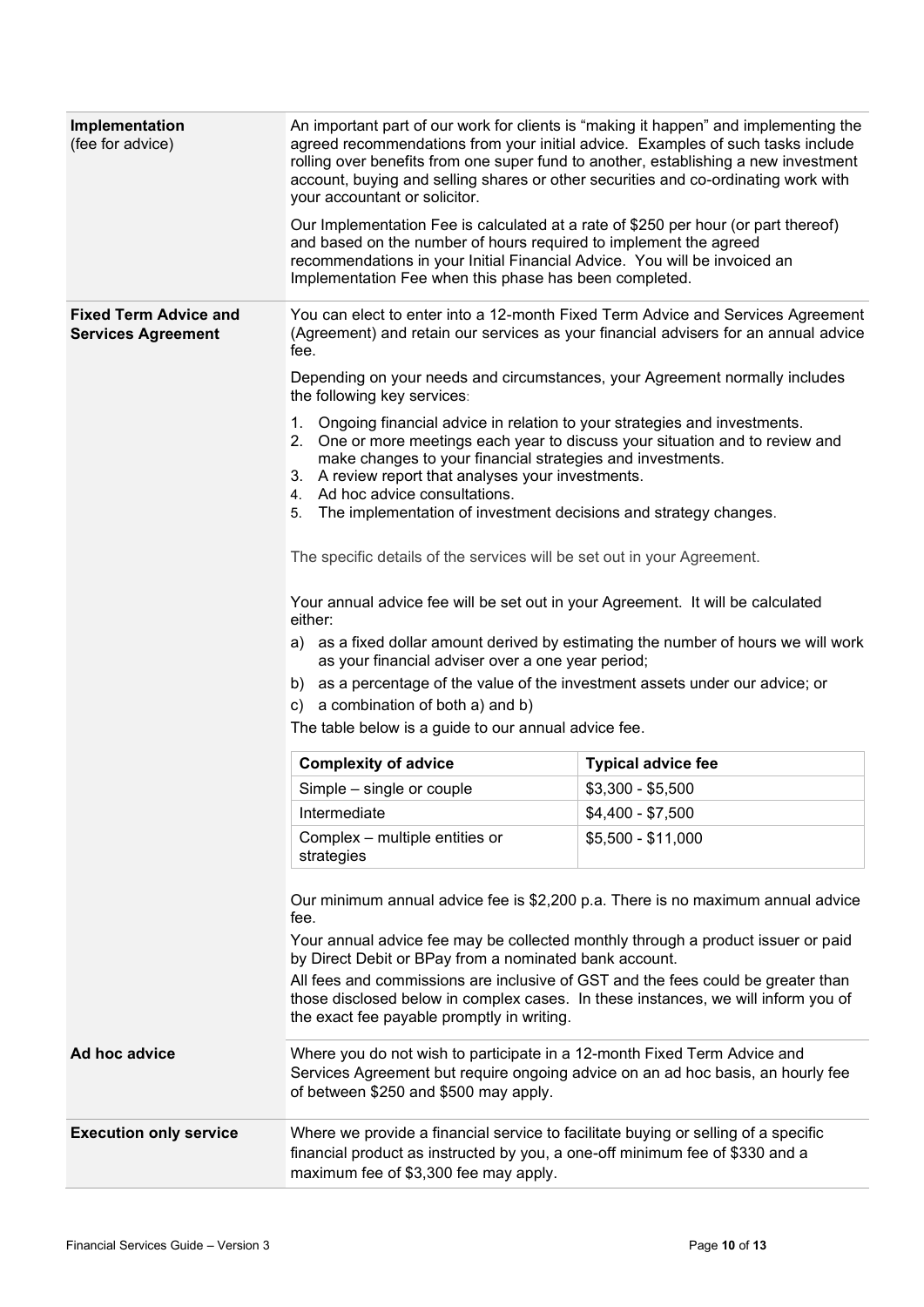**Insurance products** Where we arrange a life insurance product for you, the relevant insurer will pay an initial commission to us. The commission is calculated as a percentage of the premium paid (and may include health, occupational, frequency and modal loadings and policy fees, but excludes stamp duty).

Annual commission will also be paid when you renew your policy each year.

The rates of initial and ongoing commission will depend on the date the policy is issued and are set out in the table below:

| Date policy is issued                                                                                    | Initial Commission (% of<br>annual policy cost including<br>GST) | <b>Ongoing Commission</b><br>(% of annual policy cost<br>including GST) |
|----------------------------------------------------------------------------------------------------------|------------------------------------------------------------------|-------------------------------------------------------------------------|
| Before 1 January 2018 or<br>before 1 April 2018 (where<br>the application was<br>received before 1/1/18) | up to 130%                                                       | up to $33%$                                                             |
| From 1 January 2018                                                                                      | up to $88\%$                                                     | up to $33%$                                                             |
| From 1 January 2019                                                                                      | up to $77\%$                                                     | up to $33%$                                                             |
| From 1 January 2020                                                                                      | up to $66\%$                                                     | up to $33%$                                                             |

We may receive commission at pre 1 January 2018 rates if:

- you increase your cover, add new cover or otherwise amend a policy purchased by you before 1 January 2018; and
- that policy amendment results in commission receivable by us, and
- that policy amendment is eligible for pre-1 January 2018 commission rates.

**Example** (all figures include GST):

You purchase the policy for \$1000 on 1 December 2019. We may receive an initial commission of up to \$770 (\$1000 x 77%) in the first year and ongoing commissions of \$330 per annum (\$1000 x 33%) for as long as you continue to hold the policy.

If you increase your cover on 1 July 2020 for a cost of \$500, we may receive an initial commission of up to \$330 (\$500 x 66%). The ongoing commissions on the additional cover may be up to  $$165$  (\$500 x 33%). This is in addition to the ongoing commissions of \$330 per annum when the policy was purchased. Total ongoing commissions payable to us may be up to \$495 (\$1500 x 33%).

Please note that the initial and ongoing commissions on life insurance products are paid to us by the product provider and are not an additional cost to you.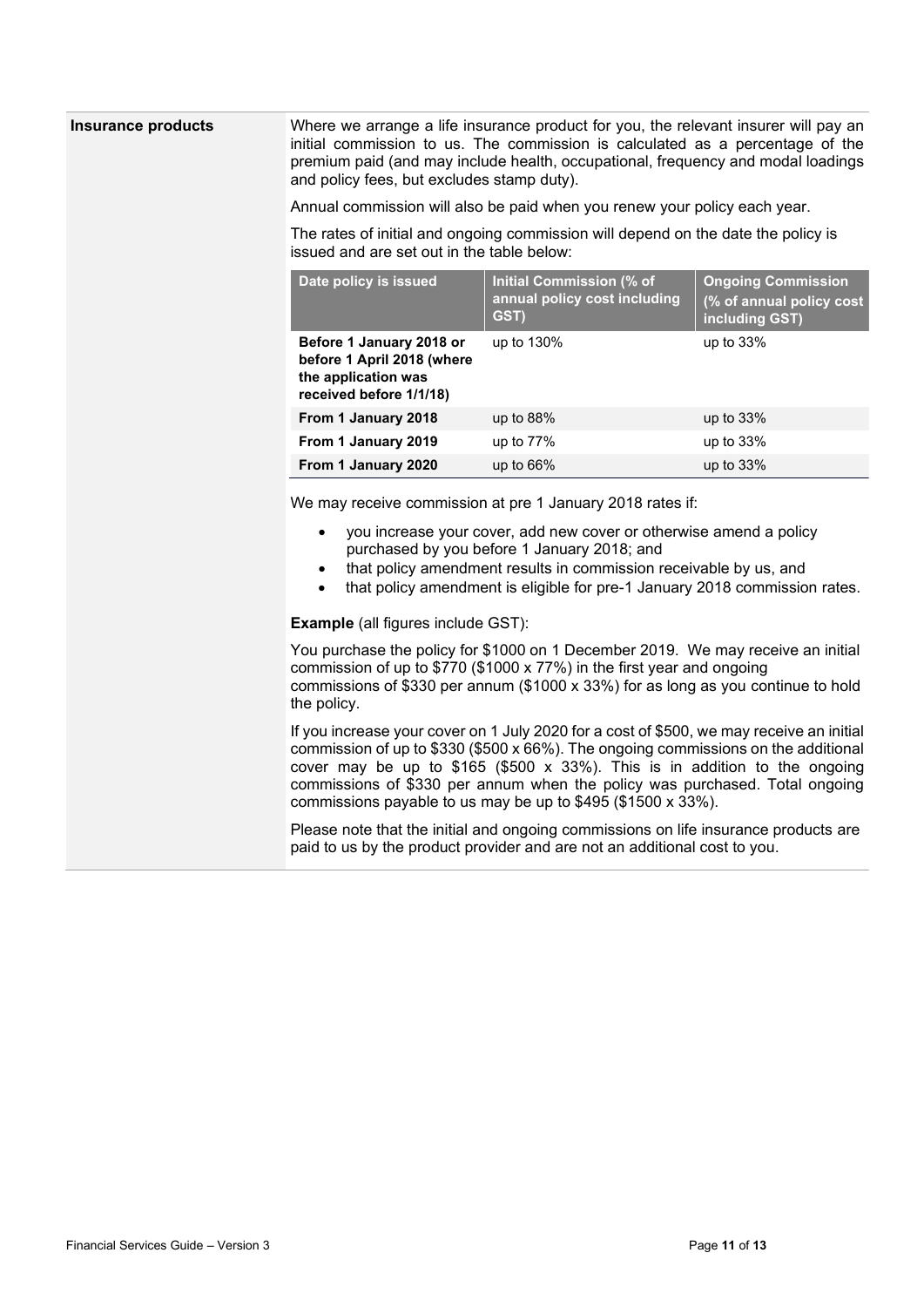### **Privacy Notification**

To give you appropriate advice, our financial advice specialists will need to ask you about your current financial situation, what you are looking to achieve and other personal information.

Without this information, your financial advice specialist may not be able to provide you with advice relevant to your circumstances.

#### **How we manage your personal information**

We are grateful for the trust and confidence you have in us to safeguard your privacy. This notification tells you how we collect your information, what we use it for and who we share it with. It also points out some key features of our Privacy Policy.

If you would like more information, please refer to the IOOF Privacy Policy available at [www.ioof.com.au/privacy.](http://www.ioof.com.au/privacy) You can also request a copy by calling your financial advice specialist or by writing to:

#### **Privacy Officer**

Godfrey Pembroke Group Pty Ltd Locked Bag 4004 Queen Victoria Building NSW 1230

#### **Collecting and using your personal information**

We will collect and use your personal information (which may, if authorised and required, include your sensitive information, such as health information) for a variety of purposes, including to provide you with the financial services you have requested (including answering your requests and complaints, varying products and services and managing your relevant product portfolios) and to contact you about other products and services that may be relevant to you. We may also collect personal information in order to prevent or investigate any fraud or crime, or any suspected fraud or crime.

We'll collect your personal information from you directly whenever we can. Sometimes we collect your personal information from other sources or third parties such as your Accountant, or other reliable identity verification service providers. We do this only if it's necessary to do so, for example where:

- we need information from an insurer about an insurance application you make through us; or
- at your request, we exchange information with your legal or financial advisers or other representatives.

If we collect information that can be used to identify you, we will take reasonable steps to notify you of that collection.

We may collect information about you because we are required or authorised by law to collect it. There are laws that affect financial institutions, including company and tax law, which require us to collect personal information. For example, we require personal information to verify your identity under Commonwealth Anti-Money Laundering law.

#### **What happens if you don't provide your information to us?**

If you choose not to provide your information to us, we may not be able to:

- provide you with the product or service you want;
- manage or administer your product or service:
- verify your identity or protect against fraud; or
- let you know about other products or services that might better meet your financial and lifestyle needs.

#### **Protecting your privacy**

Protecting your privacy is essential to our business. Your file, containing your profile, personal objectives, financial circumstances and our recommendations, is kept securely.

#### **Disclosing your personal information**

We may share your personal information (which may, if authorised and required, include your sensitive information, such as health information) with third parties for the purposes for which we are authorised to use your information. This may include to the following types of third parties:

- those involved in providing, managing or administering the products or services you have requested, including other advisers, paraplanners and organisations who work with us, including Godfrey Pembroke and other members of the IOOF Group, depending on the financial services and products you have requested;
- insurance providers, superannuation trustees and product providers related to the financial services you have requested: